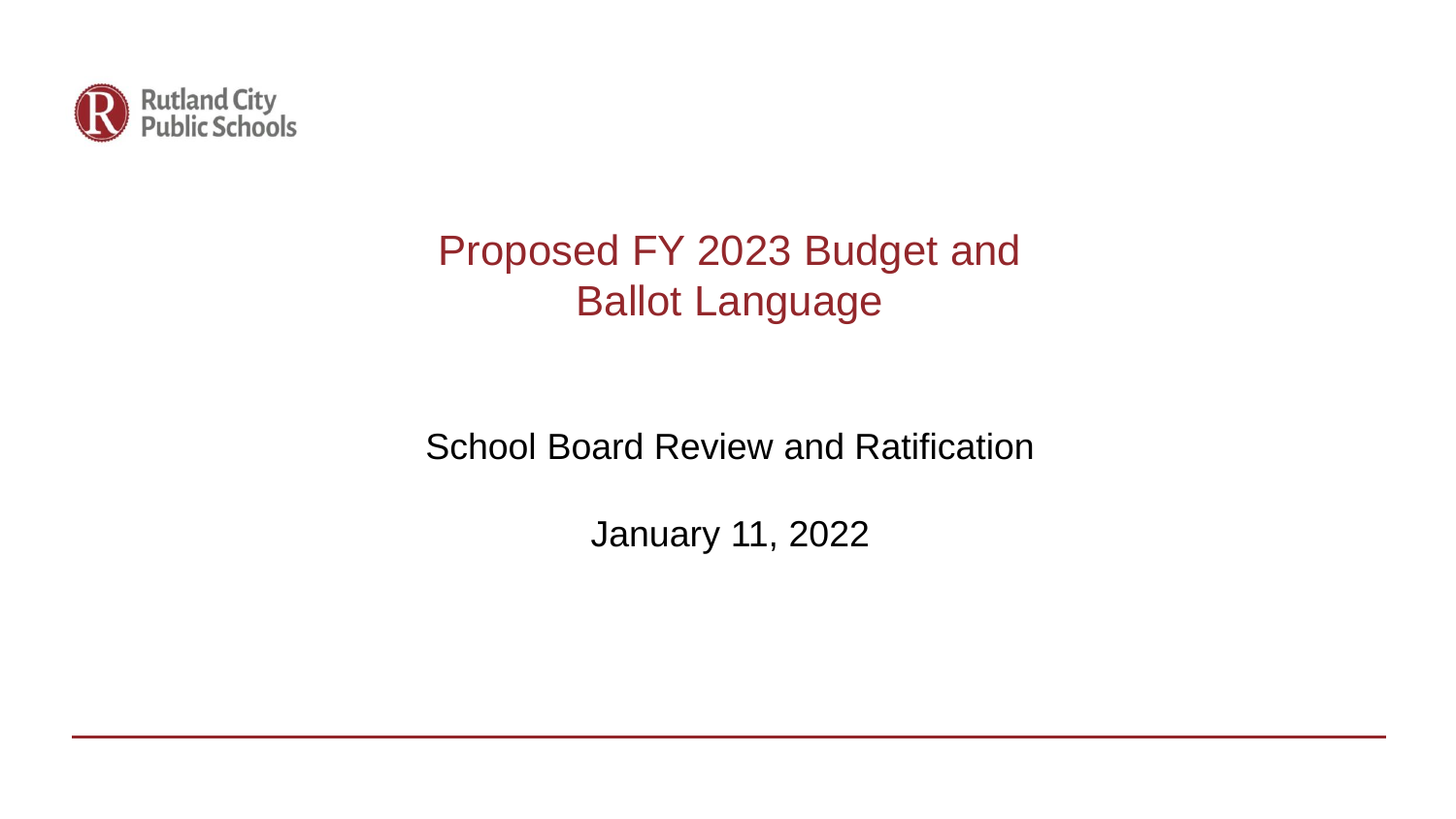

*"Shall the voters of Rutland City School District approve the school board to expend board is the which is the amount the school board determined to be necessary for the ensuing fiscal year? It is estimated that this proposed budget, if approved, will result in education*  spending of *per equalized pupil. This projected spending per equalized pupil is <i>Thigher than Phigher than spending for the current year."*

- State-mandated ballot language must include three budget-related numbers.
- **Employee compensation** constitutes **~ 80%** of the District budget.
- **State-provided metrics** impact spending per pupil and property taxes.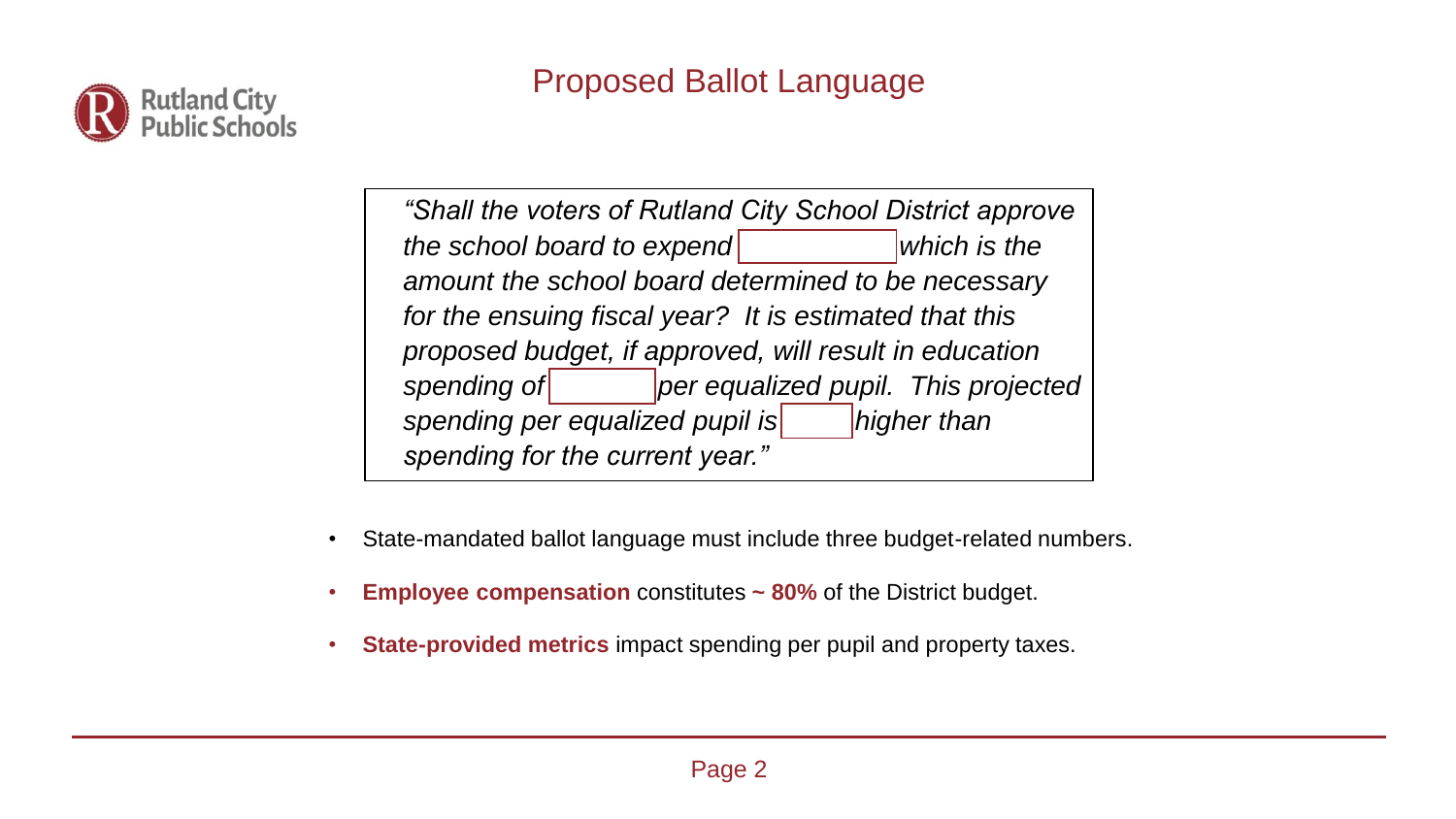

#### Key Messages FY 23 versus FY 22 Budget

- **1. Staffing** is reduced by -2.4%, excluding positions funded with new federal grants.
	- o ESSER-grant funded positions have no local cost or tax impact; but will add to the economy.
- **2. Compensation** costs increase by 1.6%, after being held flat from FY 21 to FY 22.
	- o Salary costs could exceed FY 23 Budget, depending upon labor negotiations.
	- o A 1% increase in teacher salaries increases costs by more than \$200 thousand, plus benefits.
- **3. Cost increases** are also budgeted in areas including special ed, facilities, utilities, and IT.
- **4. Equalized pupils** are down by ½% this year to 1,971 for FY 23.**\***
	- o No impact of Weighting Study, pending 2022 deliberations by House and Senate Committees.
- **5. Net cost per equalized pupil** is projected to increase to \$18.6 thousand (+7.4%).

**\*** Based upon preliminary guidance from AOE and subject to change.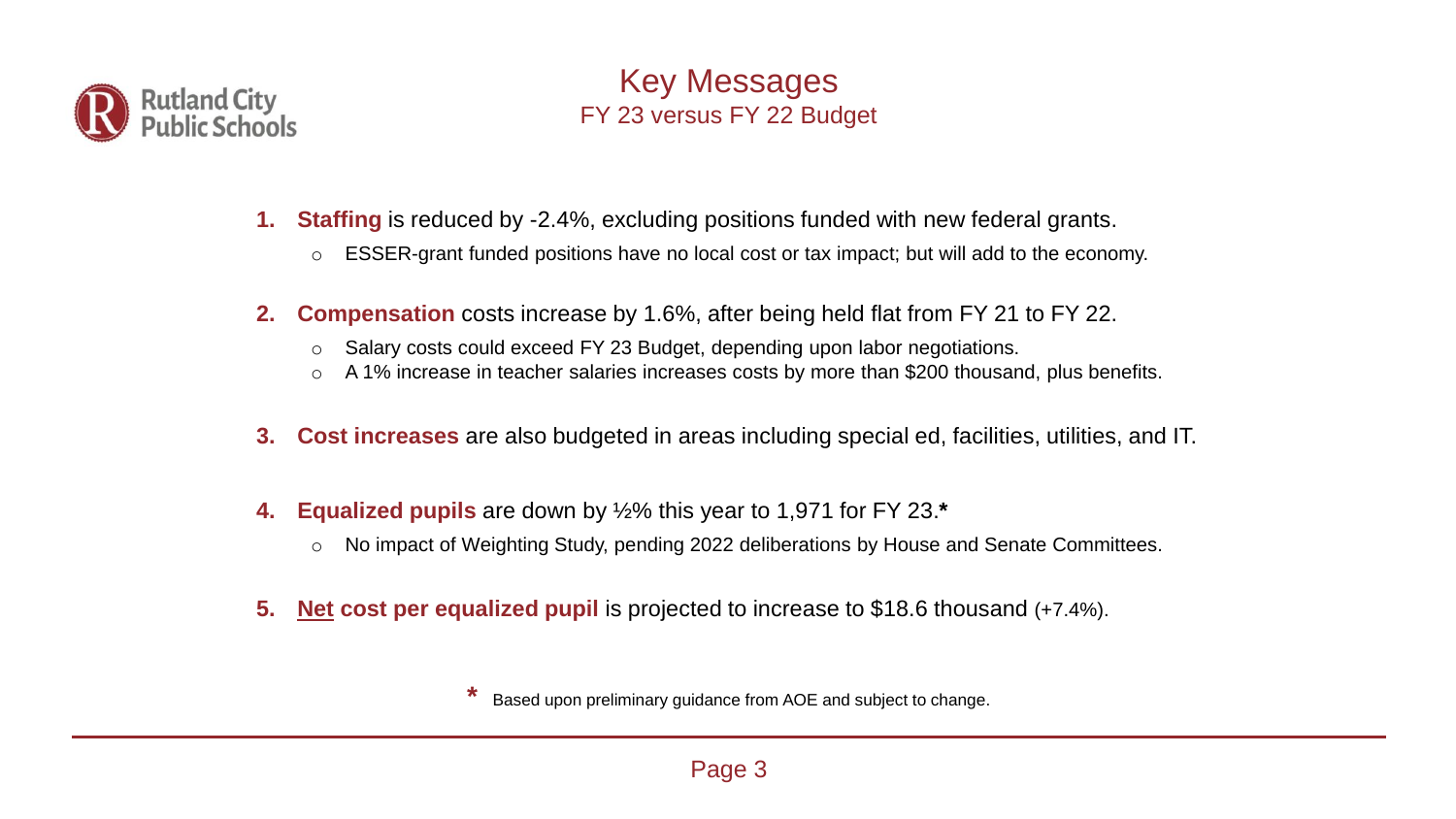

#### Full Time Staffing Trends FY 2021 - 2023



- Staffing was reduced by -3.4% to 501 for the FY 22 Budget.
- FY 23 Budget includes a further -2.4% staffing reduction.
- New federal grant funds ("ESSER") will be used to add 10 positions.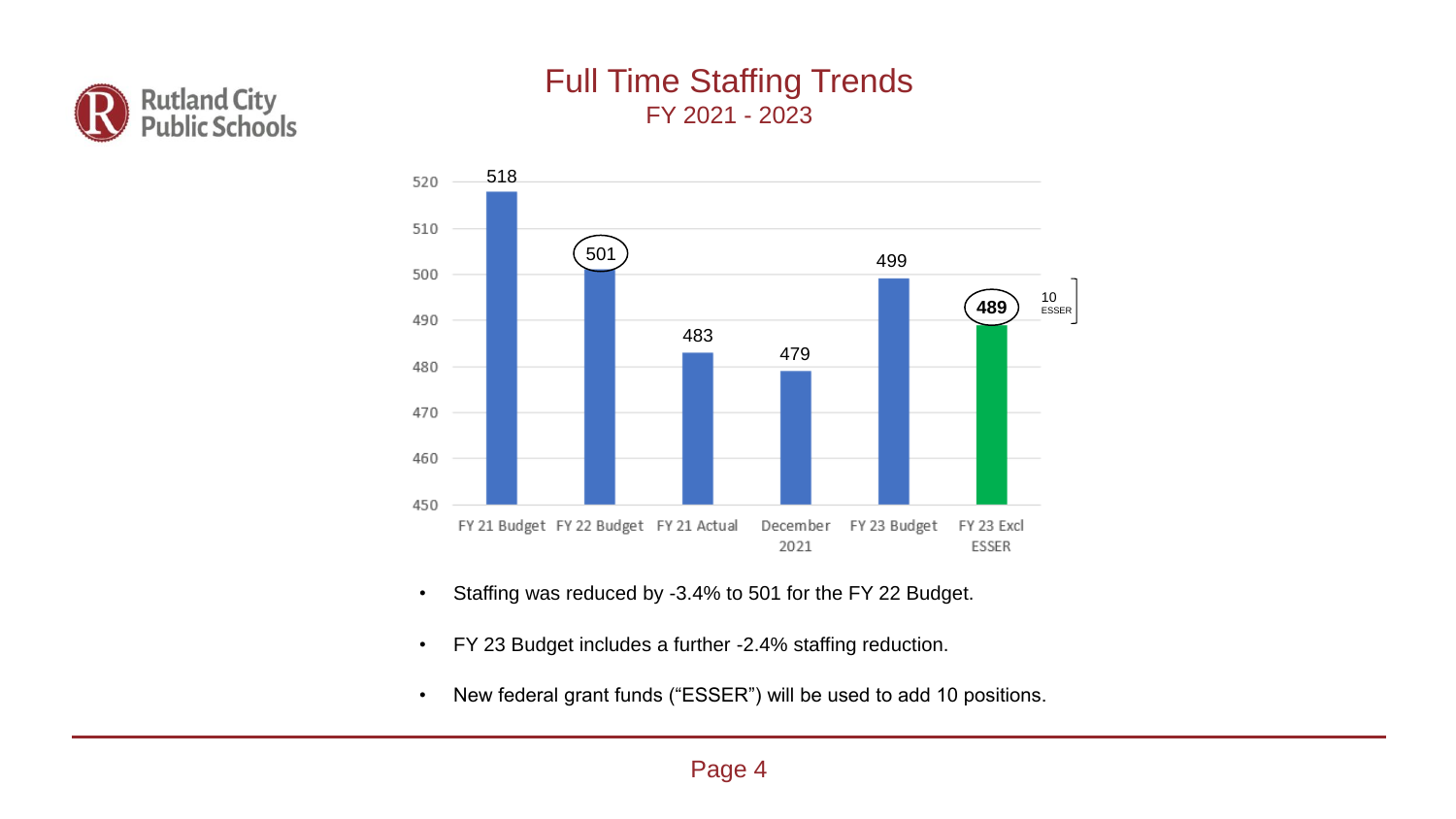

#### Full Time Staffing Trends FY 2021 - 2023



- Staffing declined during calendar 2021 from the FY 22 budgeted level.
- ESSER grants will fund 10 positions in FY 23.
	- o ESSER-funded positions do *not* increase the local tax rate.
- RCPS will realign and reduce **- 6 positions** in FY 23 through attrition:
	- o **- 3** To Be Hired ("TBH") positions will be eliminated.
	- o **- 3** other net FTE reductions.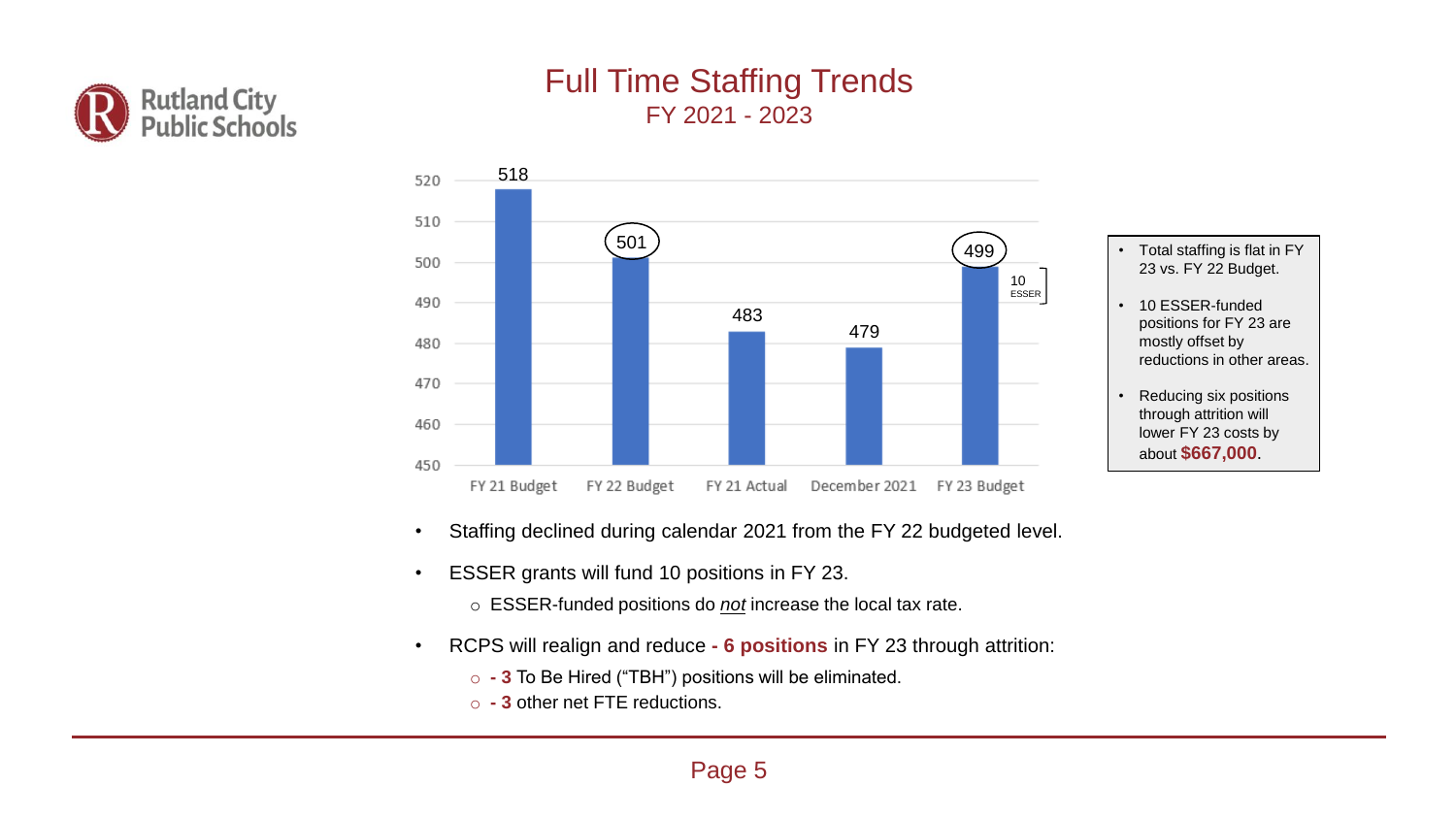

## Salaries and Benefits *Before* ESSER Funding

| (\$ thousands)             | FY22 Budget | FY23 Budget | \$ Change | % Change |
|----------------------------|-------------|-------------|-----------|----------|
| <b>Salaries</b>            | 31,814      | 32,049      | 235       | 0.7%     |
| <b>Benefits</b>            | 14,561      | 15,065      | 504       | 3.5%     |
| Compensation               | 46,375      | 47,114      | 739       | 1.6%     |
| <b>Full Time Employees</b> | 501         | 489         | $-12$     | $-2.4%$  |

• Budgeted salary increases are mostly offset by staff reductions. Agreements for two major labor contracts involving  $\sim$  2/3's of the salary budget are pending.

• Higher per person costs for medical insurance, pension contributions, and FICA are partly offset by lower costs for health care buy-outs, following a policy change by the State.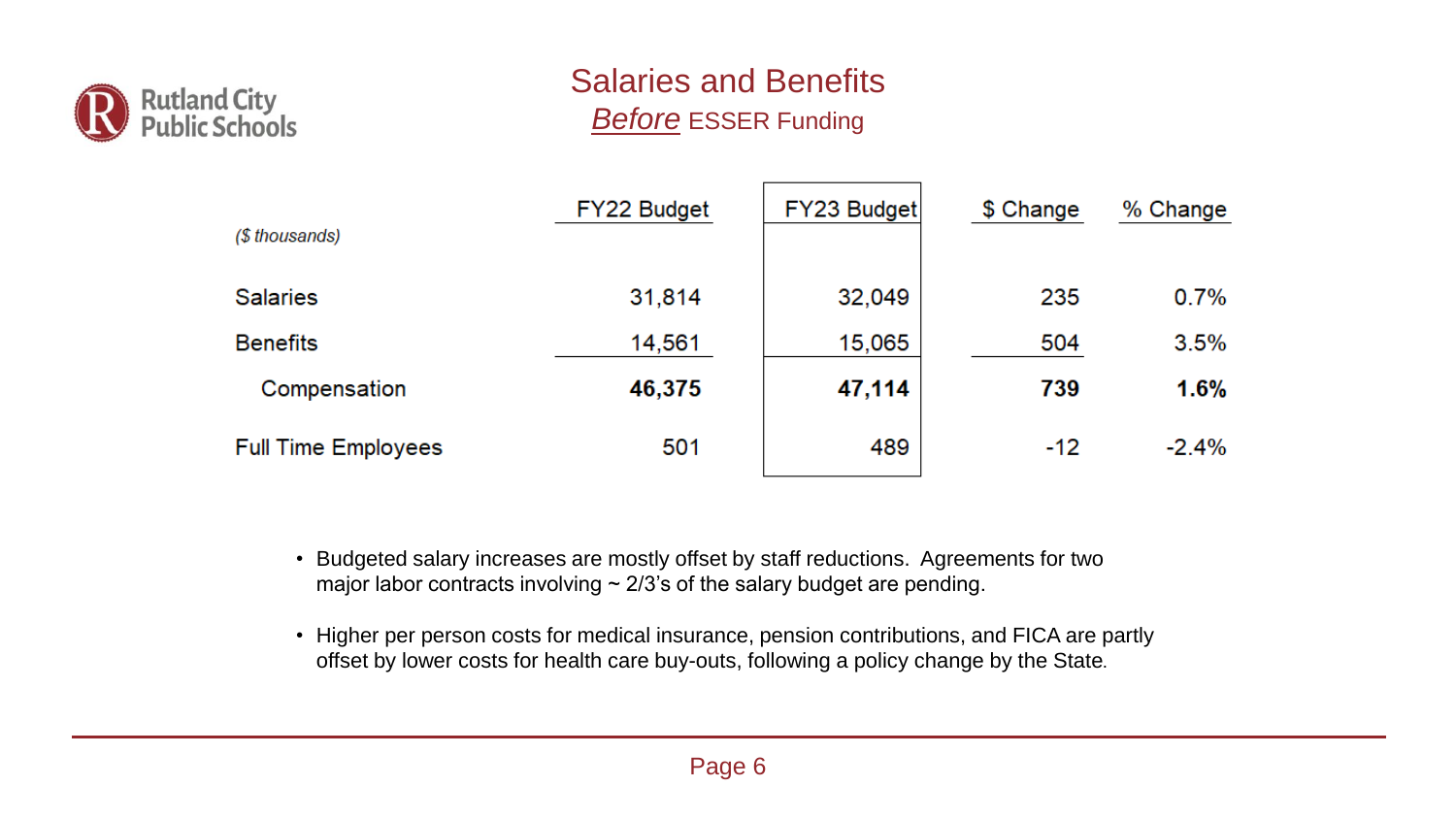

## Salaries and Benefits *With* ESSER Funding

|                      | (\$ thousands)                             | FY22 Budget    | FY23 Budget   | \$ Change    | % Change        |                                                                                                       |
|----------------------|--------------------------------------------|----------------|---------------|--------------|-----------------|-------------------------------------------------------------------------------------------------------|
|                      | Compensation<br><b>Full Time Employees</b> | 46,375<br>501  | 47,114<br>489 | 739<br>$-12$ | 1.6%<br>$-2.4%$ | <b>Excluding ESSER,</b><br>about \$4 million of<br>compensation (9%)<br>is funded by other<br>grants. |
| $\blacktriangledown$ | <b>ESSER</b>                               |                |               |              |                 |                                                                                                       |
|                      | Compensation                               | $\blacksquare$ | 875           | 875          | n/a             |                                                                                                       |
|                      | <b>Full Time Employees</b>                 | $\blacksquare$ | 10            | 10           | n/a             |                                                                                                       |
|                      | <b>Total RCPS</b>                          |                |               |              |                 |                                                                                                       |
|                      | Compensation                               | 46,375         | 47,989        | 1,614        | 3.5%            |                                                                                                       |
|                      | <b>Full Time Employees</b>                 | 501            | 499           | $-2$         | $-0.4%$         |                                                                                                       |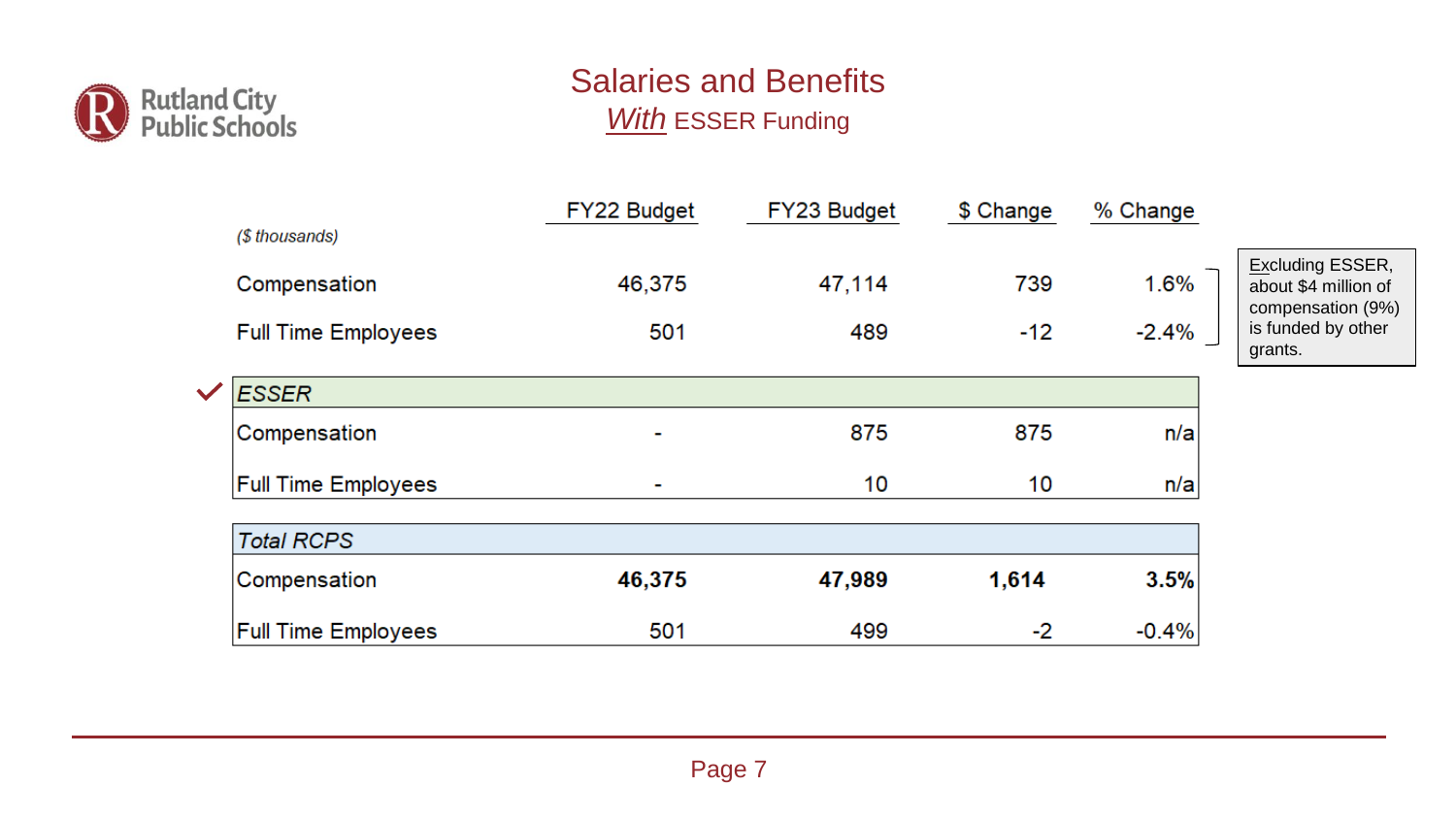

## Expenses

|                                                   | FY22 Budget | FY23 Budget | \$ Change | % Change | FY 23 Notes                                                     |
|---------------------------------------------------|-------------|-------------|-----------|----------|-----------------------------------------------------------------|
| (\$ thousands)                                    |             |             |           |          | <b>Facilities &amp; Transportation</b>                          |
| Program Cost (excl S&B)                           | 3,312       | 3,312       |           | 0%       | includes:                                                       |
| Special Ed. (excl S&B)                            | 954         | 1,584       | 630       | 66%      | o Roof repairs (\$290k)<br>o Carpet (\$900k, ESSER)             |
| <b>Facilities &amp; Transportation</b>            | 1,734       | 2,773       | 1,039     | 60%      | <b>Food Service: 3.7%</b>                                       |
| <b>Food Service</b>                               | 1,315       | 1,364       | 49        | 4%       | increase allowed by VT.                                         |
| Financing                                         | 1,251       | 1,327       | 76        | 6%       | <b>IT</b> increases after remaining<br>flat in FY 21 and FY 22. |
| IT                                                | 705         | 850         | 145       | 21%      |                                                                 |
| <b>Utilities</b>                                  | 650         | 850         | 200       | 31%      | Utilities include higher costs<br>for all major fuels.          |
| Other                                             | 1,685       | 1,600       | (85)      | $-5%$    | Net of ESSER funds, FY 23<br>$\bullet$                          |
| Total Expenses *                                  | 57,981      | 61,649      | 3,668     | 6%       | Expenses are \$59.9 M.                                          |
| Memo:                                             |             |             |           |          |                                                                 |
| * Total Expenses include \$48.0M of Compensation. |             |             |           |          |                                                                 |

1,775 59,874

1,893

 $3%$ 

**ESSER funding (10 positions and carpet)** Total Expenses, Net of ESSER funding

Page 8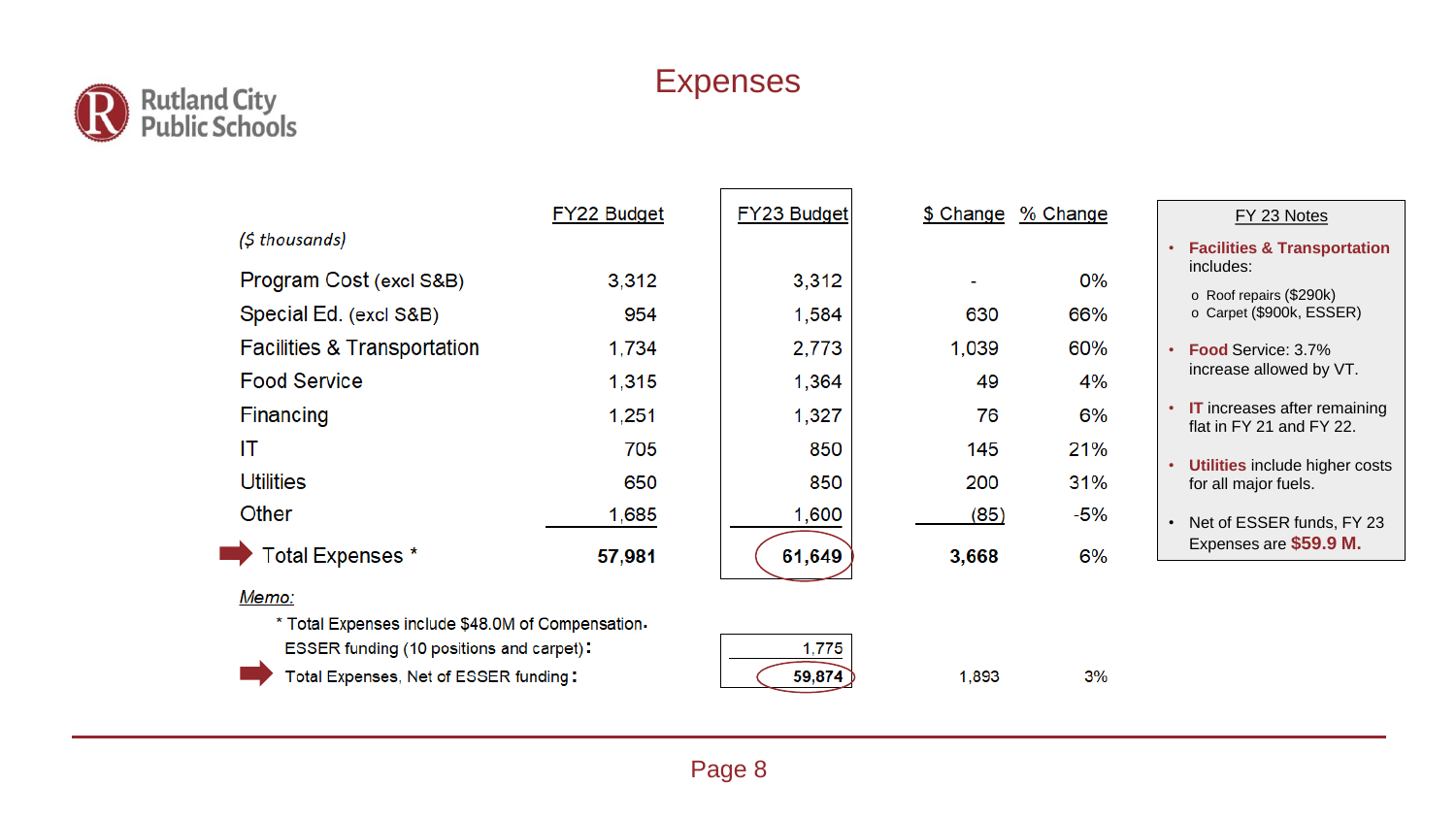

#### Revenues Federal, Local, and State

|                                            | FY22 Budget | FY23 Budget              | \$ Change | % Change |                                      |
|--------------------------------------------|-------------|--------------------------|-----------|----------|--------------------------------------|
| (\$ thousands)                             |             |                          |           |          |                                      |
| <b>Federal Grants &amp; Reimbursements</b> | 13,020      | 15,113                   | 2,093     | 16%      |                                      |
| <b>Tuition</b>                             | 2,804       | 2,654                    | $-150$    | $-5%$    | -\$1M decline in                     |
| <b>Working Capital</b><br>$\blacksquare$   | 1,000       | $\overline{\phantom{a}}$ | $-1,000$  | $-100%$  | revenue from<br>W/C increases        |
| Special Ed and Local                       | 6,830       | 7,183                    | 353       | 5%       | cost per pupil by<br>$>$ \$500 (3%). |
| <b>Federal &amp; Local Revenues</b>        | 23,654      | 24,950                   | 1,296     | 5%       |                                      |
| <b>State Education Fund</b>                | 34,327      | 36,699                   | 2,372     | 7%       |                                      |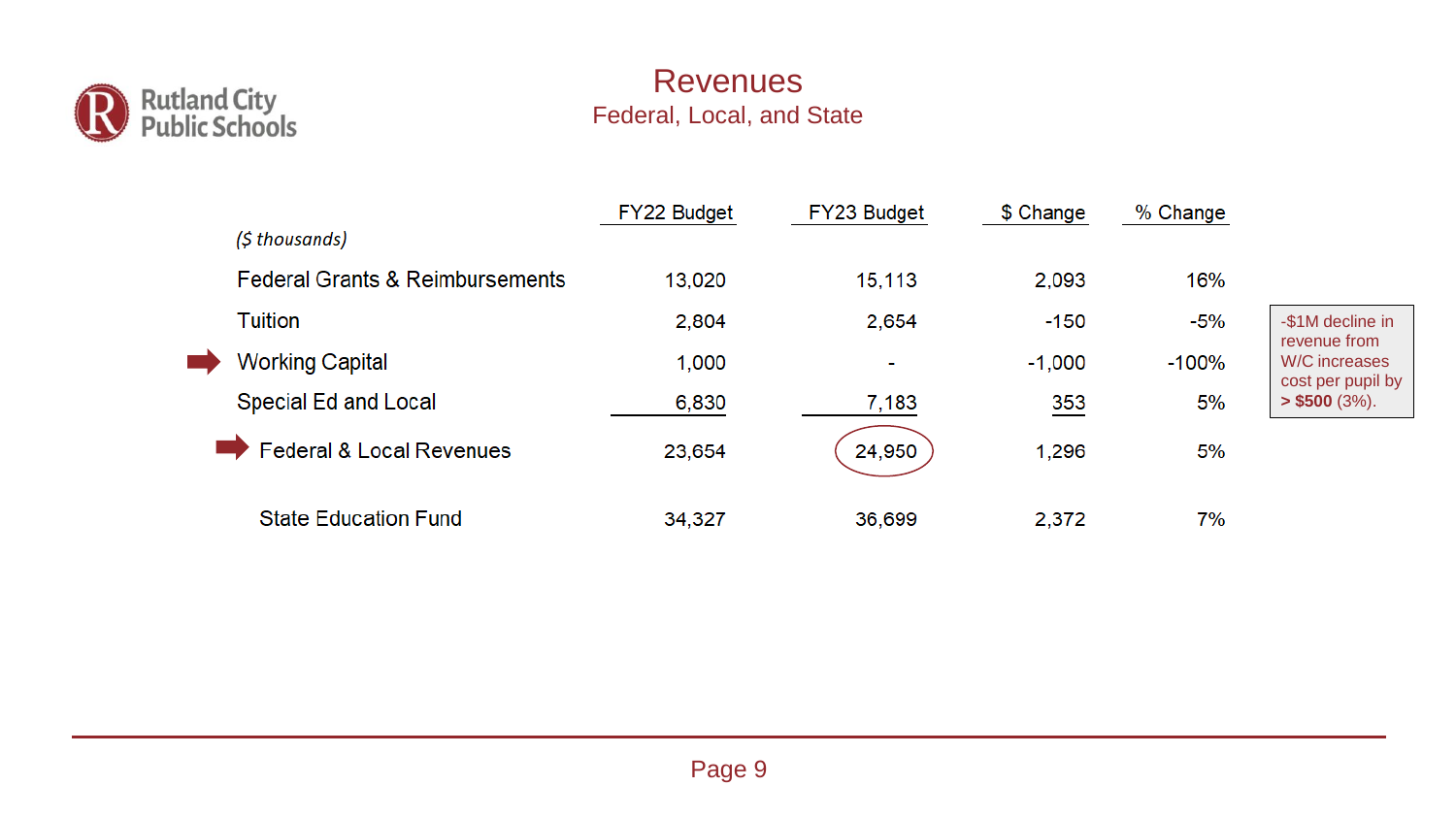#### Expenses, Revenues, Cost per Pupil



|                                    | FY22 Budget  | FY23 Budget  |    | \$ Change | % Change |  |
|------------------------------------|--------------|--------------|----|-----------|----------|--|
| Expenses (\$ thousands)            | \$<br>57,981 | \$<br>61,649 | \$ | 3,668     | 6%       |  |
| Revenues, federal & local          | \$<br>23,654 | \$<br>24,950 |    | 1,296     | 5%       |  |
| State funded                       | \$<br>34,327 | \$<br>36,699 | \$ | 2,372     | 7%       |  |
| <b>Equalized Pupils *</b>          | 1,979.65     | 1,970.56     |    | $-9.1$    | $-0.5%$  |  |
| RCPS Cost per Pupil (\$) *         | \$<br>17,340 | \$<br>18,624 | \$ | 1,284     | 7.4%     |  |
| Vermont Avg. Cost per Pupil (\$) * | \$<br>17,207 | \$<br>18,023 | \$ | 816       | 4.7%     |  |

\* FY 23 data are preliminary per AOE.

• RCPS cost per pupil increases to \$18,624 in FY 23 (+7.4%)

o Expenses increase more than revenues in FY 23, resulting in a larger net balance to be funded by the State.

o Equalized pupil calculations provided by AOE are preliminary, and could be revised later this year.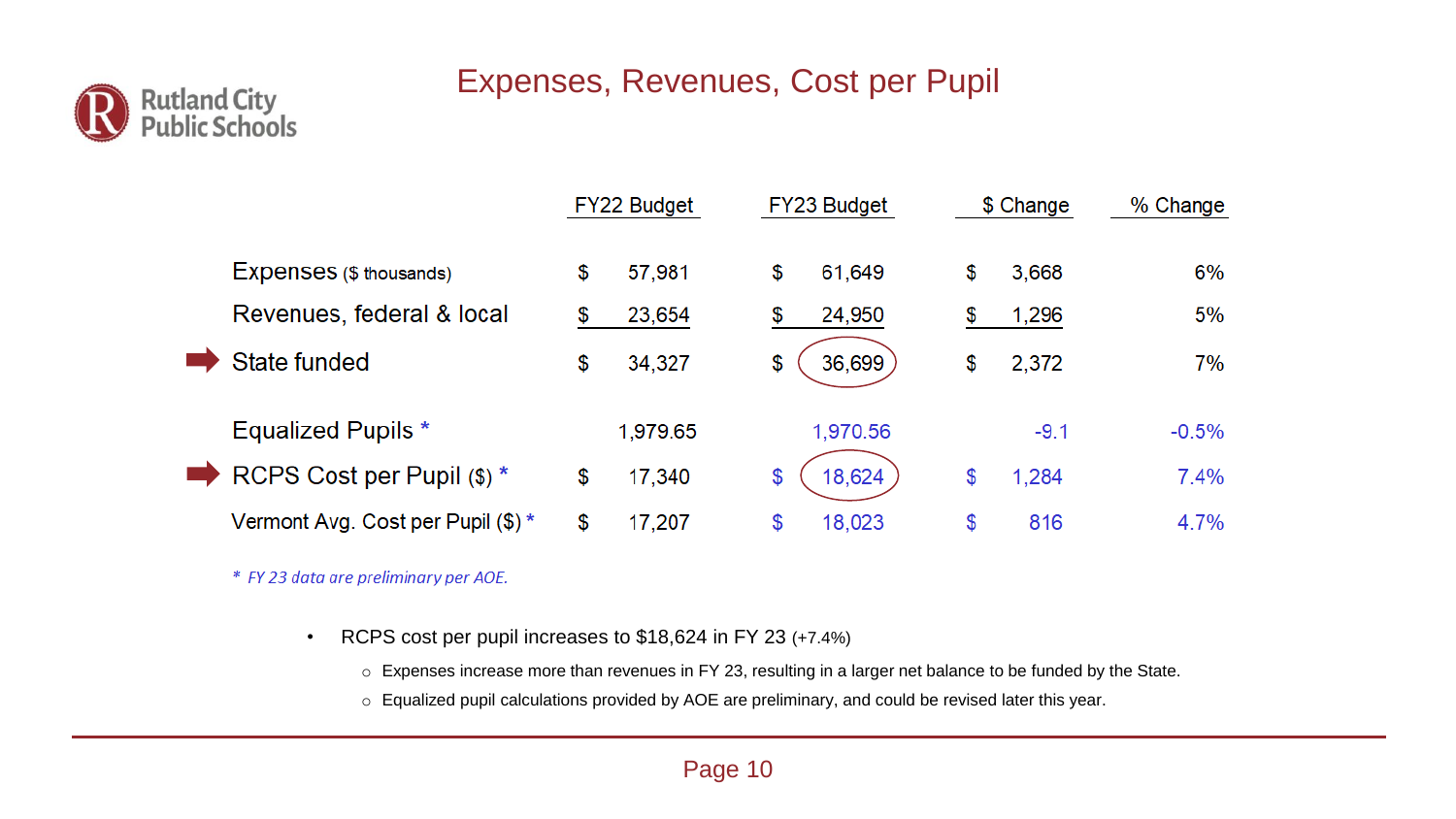

## Proposed Ballot Language

*"Shall the voters of Rutland City School District approve the school board to expend \$61,649,000 which is the amount the school board determined to be necessary for the ensuing fiscal year? It is estimated that this proposed budget, if approved, will result in education spending of \$18,624 per equalized pupil. This projected spending per equalized pupil is 7.4% higher than spending for the current year."*

Total spending of \$61.6 M includes:

- \$1.8M of new federal funding, with *no* cost to local tax payers.
- \$4M of other grant funding for S&B, with *no* local cost or tax.

- State-mandated ballot language must include three budget-related numbers.
- **Employee compensation** constitutes **~ 80%** of the total budget.
- **State-provided metrics** impact spending per pupil and property taxes.